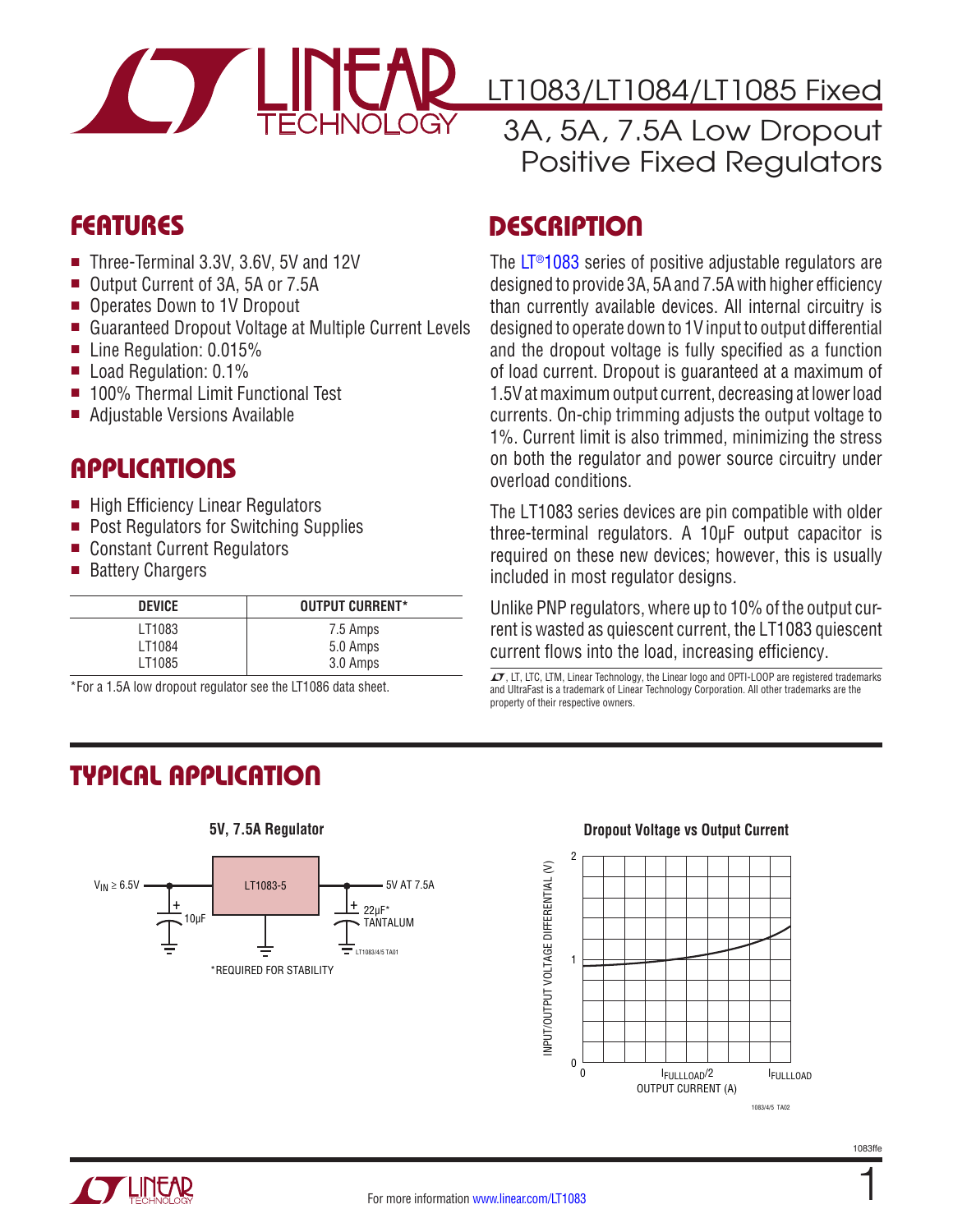## Absolute Maximum Ratings **(Note 1)**

| <b>Operating Input Voltage</b> |                                                                  |  |
|--------------------------------|------------------------------------------------------------------|--|
|                                |                                                                  |  |
|                                |                                                                  |  |
|                                |                                                                  |  |
|                                | Operating Junction Temperature Range                             |  |
|                                |                                                                  |  |
|                                |                                                                  |  |
|                                | $l$ -Grades: Control Section $-40^{\circ}$ C to 125 $^{\circ}$ C |  |
|                                | Power Transistor $-40^{\circ}$ C to 150 $^{\circ}$ C             |  |
| M-Grades:                      | (OBSOLETE)                                                       |  |
|                                | Control Section -55°C to 150°C                                   |  |
|                                | Power Transistor $-55^{\circ}$ C to 200 $^{\circ}$ C             |  |
|                                |                                                                  |  |

Storage Temperature Range ................. –65°C to 150°C Lead Temperature (Soldering, 10 sec).................. 300°C

\*Although the devices maximum operating voltage is limited, (20V for a 3V, 5V device, and 25V for a 12V device) the devices are guaranteed to withstand transient input voltages up to 30V. For input voltages greater than the maximum operating input voltage some degradation of specifications will occur. For input/output voltage differentials greater than 15V, a minimum external load of 5mA is required to maintain regulation.

## **PRECONDITIONING**

100% Thermal Limit Functional Test.

# Order Information

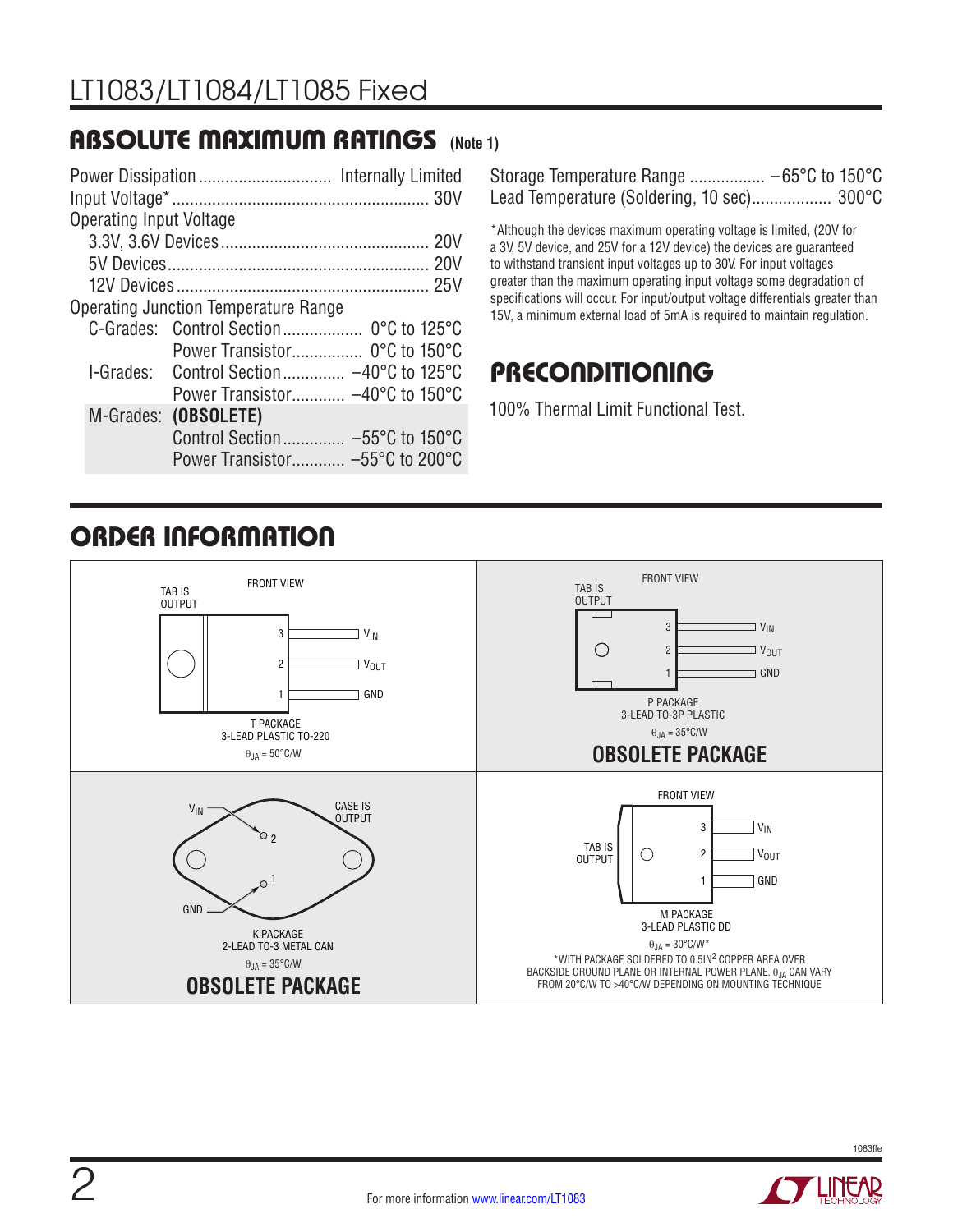# Order Information

| <b>LEAD FREE FINISH</b>  | <b>TAPE AND REEL</b> | <b>PART MARKING</b>     | <b>PACKAGE DESCRIPTION</b> | <b>TEMPERATURE RANGE</b>                         |
|--------------------------|----------------------|-------------------------|----------------------------|--------------------------------------------------|
| LT1083CP-5#PBF           | <b>NA</b>            | LT1083CP-5              | 3-Lead Plastic TO-3P       | Control: 0°C to 125°C<br>Power: 0°C to 150°C     |
| LT1083CP-12#PBF          | <b>NA</b>            | LT1083CP-12             | 3-Lead Plastic TO-3P       | Control: 0°C to 125°C<br>Power: 0°C to 150°C     |
| LT1084CP-5#PBF           | <b>NA</b>            | LT1084CP-5              | 3-Lead Plastic TO-3P       | Control: 0°C to 125°C<br>Power: 0°C to 150°C     |
| LT1084CP-12#PBF          | <b>NA</b>            | LT1084CP-12             | 3-Lead Plastic TO-3P       | Control: 0°C to 125°C<br>Power: 0°C to 150°C     |
|                          |                      | <b>OBSOLETE PACKAGE</b> |                            |                                                  |
| LT1084CT-3.3#PBF         | <b>NA</b>            | LT1084CT-3.3            | 3-Lead Plastic TO-220      | Control: 0°C to 125°C<br>Power: 0°C to 150°C     |
| LT1084CT-5#PBF           | <b>NA</b>            | LT1084CT-5              | 3-Lead Plastic TO-220      | Control: 0°C to 125°C<br>Power: 0°C to 150°C     |
| LT1084CT-12#PBF          | ΝA                   | LT1084CT-12             | 3-Lead Plastic TO-220      | Control: 0°C to 125°C<br>Power: 0°C to 150°C     |
| LT1085CT-3.3#PBF         | <b>NA</b>            | LT1085CT-3.3            | 3-Lead Plastic TO-220      | Control: 0°C to 125°C<br>Power: 0°C to 150°C     |
| LT1085CT-3.6#PBF         | ΝA                   | LT1085CT-3.6            | 3-Lead Plastic TO-220      | Control: 0°C to 125°C<br>Power: 0°C to 150°C     |
| LT1085CT-5#PBF           | <b>NA</b>            | LT1085CT-5              | 3-Lead Plastic TO-220      | Control: 0°C to 125°C<br>Power: 0°C to 150°C     |
| LT1085CT-12#PBF          | ΝA                   | LT1085-12               | 3-Lead Plastic TO-220      | Control: 0°C to 125°C<br>Power: 0°C to 150°C     |
| LT1085CM-3.3#PBF         | LT1085CM-3.3#TRPBF   | LT1085CM-3.3            | 3-Lead Plastic DD          | Control: 0°C to 125°C<br>Power: 0°C to 150°C     |
| LT1085CM-3.6#PBF         | LT1085CM-3.6#TRPBF   | LT1085CM-3.6            | 3-Lead Plastic DD          | Control: 0°C to 125°C<br>Power: 0°C to 150°C     |
| LT1085IM-3.6#PBF         | LT1085IM-3.6#TRPBF   | LT1085IM-3.6            | 3-Lead Plastic DD          | Control: -40°C to 125°C<br>Power: -40°C to 150°C |
| <b>LEAD BASED FINISH</b> | <b>TAPE AND REEL</b> | <b>PART MARKING</b>     | <b>PACKAGE DESCRIPTION</b> | <b>TEMPERATURE RANGE</b>                         |
| LT1083CP-5               | <b>NA</b>            | LT1083CP-5              | 3-Lead Plastic TO-3P       | Control: 0°C to 125°C<br>Power: 0°C to 150°C     |
| LT1083CP-12              | <b>NA</b>            | LT1083CP-12             | 3-Lead Plastic TO-3P       | Control: 0°C to 125°C<br>Power: 0°C to 150°C     |
| LT1084CP-5               | <b>NA</b>            | LT1084CP-5              | 3-Lead Plastic TO-3P       | Control: 0°C to 125°C<br>Power: 0°C to 150°C     |
| LT1084CP-12              | <b>NA</b>            | LT1084CP-12             | 3-Lead Plastic TO-3P       | Control: 0°C to 125°C<br>Power: 0°C to 150°C     |
| LT1083CK-5               | <b>NA</b>            | LT1083CK-5              | 2-Lead TO-3 Metal Can      | Control: 0°C to 125°C<br>Power: 0°C to 150°C     |
| LT1083CK-12              | <b>NA</b>            | LT1083CK-12             | 2-Lead TO-3 Metal Can      | Control: 0°C to 125°C<br>Power: 0°C to 150°C     |
| LT1083MK-5               | <b>NA</b>            | LT1083MK-5              | 2-Lead TO-3 Metal Can      | Control: -55°C to 150°C<br>Power: -55°C to 200°C |
| LT1083MK-12              | <b>NA</b>            | LT1083MK-12             | 2-Lead TO-3 Metal Can      | Control: -55°C to 150°C<br>Power: -55°C to 200°C |

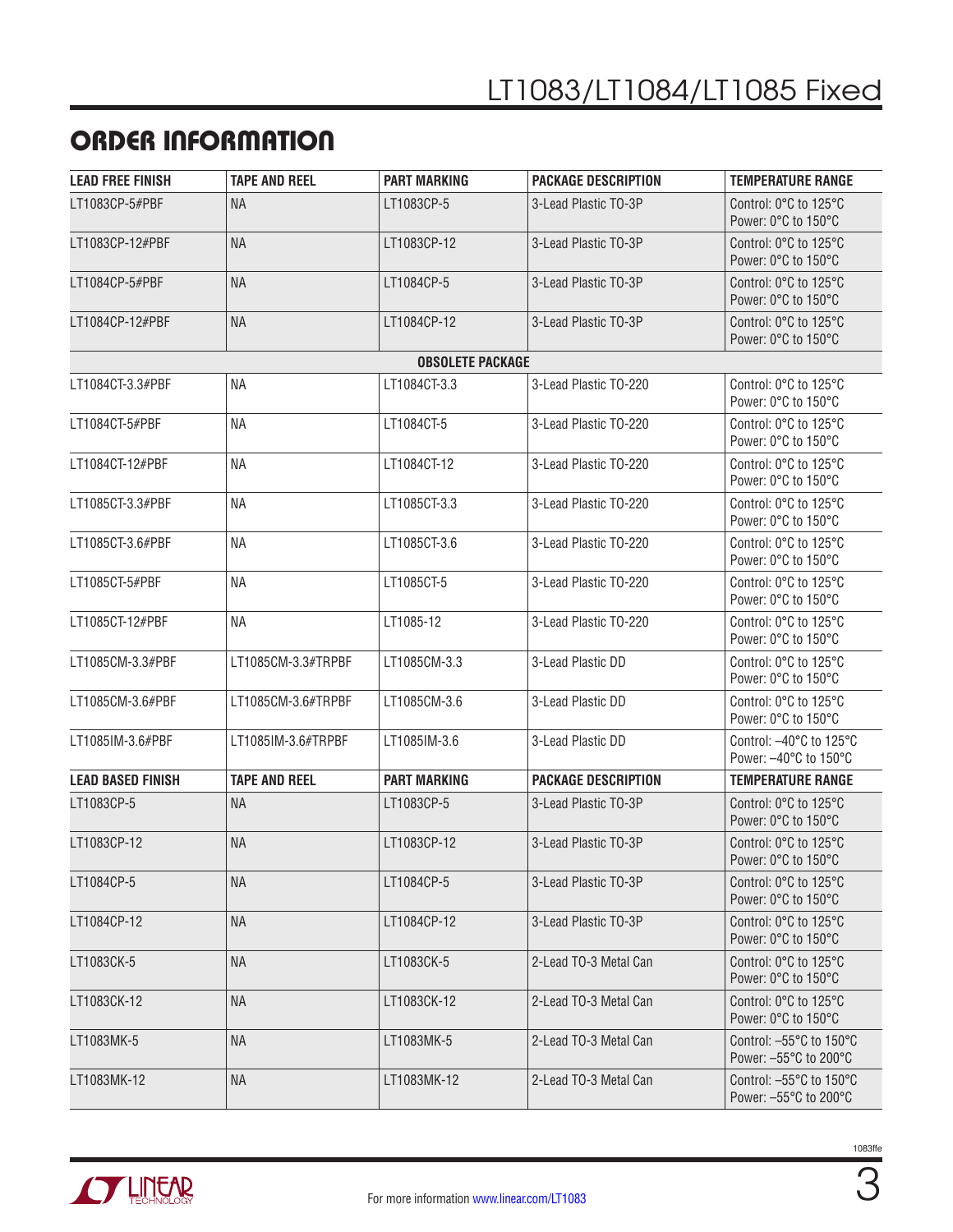# ORDER INFORMATION

| <b>LEAD BASED FINISH</b> | <b>TAPE AND REEL</b> | <b>PART MARKING</b>     | <b>PACKAGE DESCRIPTION</b> | <b>TEMPERATURE RANGE</b>                                                                   |
|--------------------------|----------------------|-------------------------|----------------------------|--------------------------------------------------------------------------------------------|
| I T1084CK-5              | <b>NA</b>            | LT1084CK-5              | 2-Lead TO-3 Metal Can      | Control: 0°C to 125°C<br>Power: 0°C to 150°C                                               |
| LT1084CK-12              | <b>NA</b>            | LT1084CK-12             | 2-Lead TO-3 Metal Can      | Control: 0°C to 125°C<br>Power: 0°C to 150°C                                               |
| LT1084MK-5               | <b>NA</b>            | LT1084MK-5              | 2-Lead TO-3 Metal Can      | Control: $-55^{\circ}$ C to 150 $^{\circ}$ C<br>Power: $-55^{\circ}$ C to 200 $^{\circ}$ C |
| LT1084MK-12              | <b>NA</b>            | LT1084MK-12             | 2-Lead TO-3 Metal Can      | Control: $-55^{\circ}$ C to 150 $^{\circ}$ C<br>Power: - 55°C to 200°C                     |
| LT1085CK-5               | <b>NA</b>            | LT1085CK-5              | 2-Lead TO-3 Metal Can      | Control: 0°C to 125°C<br>Power: 0°C to 150°C                                               |
| LT1085CK-12              | <b>NA</b>            | LT1085CK-12             | 2-Lead TO-3 Metal Can      | Control: 0°C to 125°C<br>Power: 0°C to 150°C                                               |
| LT1085MK-5               | <b>NA</b>            | LT1085MK-5              | 2-Lead TO-3 Metal Can      | Control: $-55^{\circ}$ C to 150 $^{\circ}$ C<br>Power: -55°C to 200°C                      |
| LT1085MK-12              | <b>NA</b>            | LT1085MK-12             | 2-Lead TO-3 Metal Can      | Control: $-55^{\circ}$ C to 150 $^{\circ}$ C<br>Power: - 55°C to 200°C                     |
|                          |                      | <b>OBSOLETE PACKAGE</b> |                            |                                                                                            |
| LT1084CT-3.3             | <b>NA</b>            | LT1084CT-3.3            | 3-Lead Plastic TO-220      | Control: 0°C to 125°C<br>Power: 0°C to 150°C                                               |
| LT1084CT-5               | <b>NA</b>            | LT1084CT-5              | 3-Lead Plastic TO-220      | Control: 0°C to 125°C<br>Power: 0°C to 150°C                                               |
| LT1084CT-12              | <b>NA</b>            | LT1084CT-12             | 3-Lead Plastic TO-220      | Control: 0°C to 125°C<br>Power: 0°C to 150°C                                               |
| LT1085CT-3.3             | <b>NA</b>            | LT1085CT-3.3            | 3-Lead Plastic TO-220      | Control: 0°C to 125°C<br>Power: 0°C to 150°C                                               |
| LT1085CT-3.6             | <b>NA</b>            | LT1085CT-3.6            | 3-Lead Plastic TO-220      | Control: 0°C to 125°C<br>Power: 0°C to 150°C                                               |
| LT1085CT-5               | <b>NA</b>            | LT1085CT-5              | 3-Lead Plastic TO-220      | Control: 0°C to 125°C<br>Power: 0°C to 150°C                                               |
| LT1085CT-12              | <b>NA</b>            | LT1085-12               | 3-Lead Plastic TO-220      | Control: 0°C to 125°C<br>Power: 0°C to 150°C                                               |
| LT1085CM-3.3             | LT1085CM-3.3#TR      | LT1085CM-3.3            | 3-Lead Plastic DD          | Control: 0°C to 125°C<br>Power: 0°C to 150°C                                               |
| LT1085CM-3.6             | LT1085CM-3.6#TR      | LT1085CM-3.6            | 3-Lead Plastic DD          | Control: 0°C to 125°C<br>Power: 0°C to 150°C                                               |
| LT1085IM-3.6             | LT1085IM-3.6#TR      | LT1085IM-3.6            | 3-Lead Plastic DD          | Control: -40°C to 125°C<br>Power: -40°C to 150°C                                           |

Consult LTC Marketing for parts specified with wider operating temperature ranges.

For more information on lead free part marking, go to:<http://www.linear.com/leadfree/>

For more information on tape and reel specifications, go to: <http://www.linear.com/tapeandreel/>

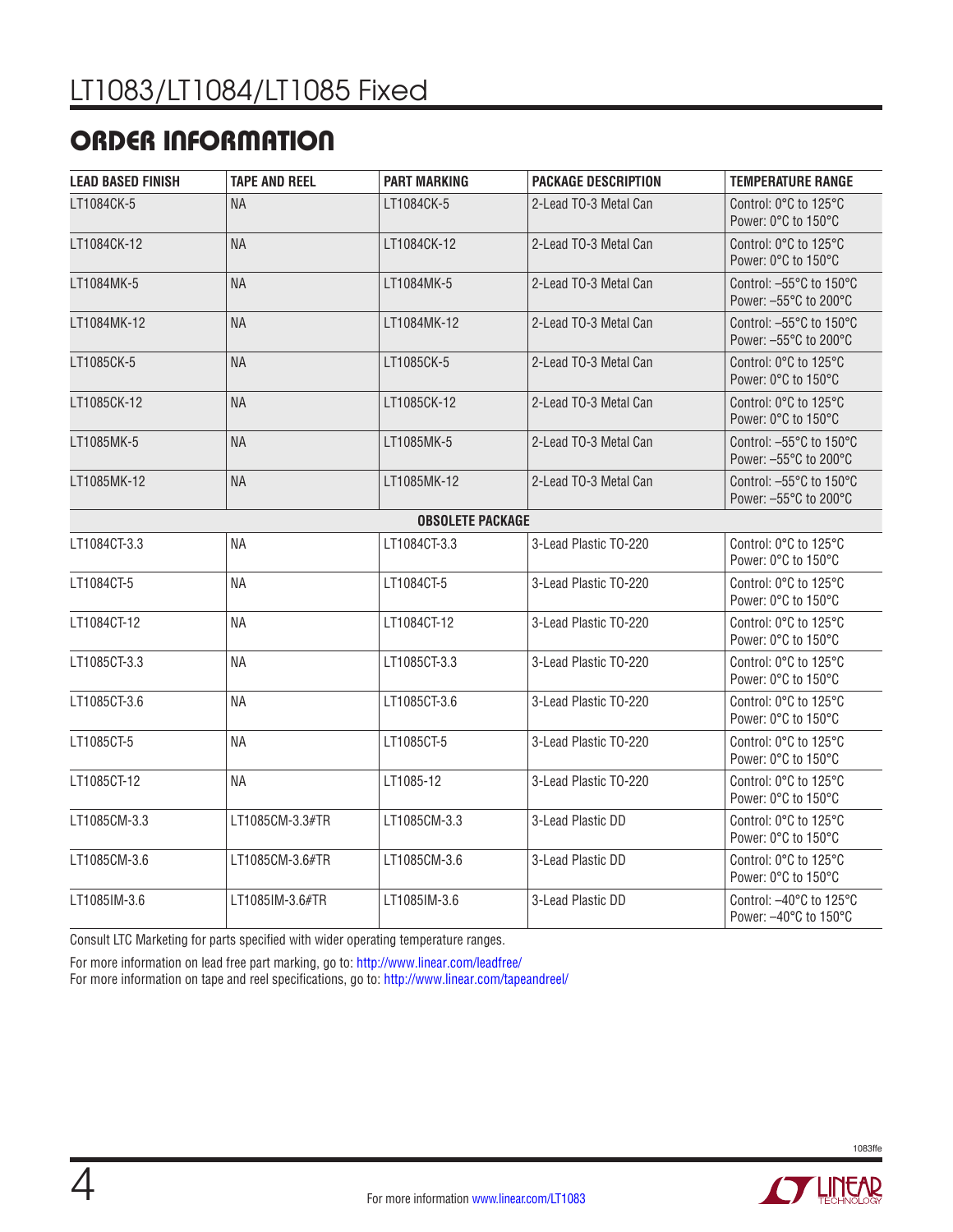#### Electrical Characteristics The  $\bullet$  denotes the specifications which apply over the full operating

temperature range, otherwise specifications are at T<sub>A</sub> = 25°C.

| <b>PARAMETER</b>       | <b>CONDITIONS</b> |                                                                                                                                                                         |           | MIN              | <b>TYP</b>          | <b>MAX</b>       | <b>UNITS</b> |
|------------------------|-------------------|-------------------------------------------------------------------------------------------------------------------------------------------------------------------------|-----------|------------------|---------------------|------------------|--------------|
| <b>Output Voltage</b>  | LT1084-3.3        | $I_{OUT}$ = 0mA, T <sub>J</sub> = 25°C, V <sub>IN</sub> = 8V (K Package Only)                                                                                           |           | 3.270            | 3.300               | 3.330            | $\vee$       |
|                        |                   | $4.8V \le V_{IN} \le 15V$ , $0 \le I_{OUT} \le I_{FULL}$ LOAD (Notes 3, 4, 9)                                                                                           | $\bullet$ | 3.235            | 3.300               | 3.365            | V            |
|                        | LT1085-3.3        | $V_{IN}$ = 5V, $I_{OUT}$ = 0mA, T <sub>J</sub> = 25°C (K Package Only)                                                                                                  |           | 3.270            | 3.300               | 3.330            | $\vee$       |
|                        |                   | $4.8V \le V_{IN} \le 15V$ , $0 \le I_{OUT} \le I_{FULL}$ LOAD (Notes 3, 4, 9)                                                                                           | $\bullet$ | 3.235            | 3.300               | 3.365            | V<br>$\vee$  |
|                        | LT1085-3.6        | $V_{IN}$ = 5V, $I_{OUT}$ = 0mA, T <sub>J</sub> = 25°C (K Package Only)<br>$5V \le V_{IN} \le 15V$ , $0 \le I_{OUT} \le I_{FULL}$ LOAD (Note 9)                          | $\bullet$ | 3.564<br>3.500   | 3.600               | 3.636<br>3.672   | V            |
|                        |                   | $5V \le V_{IN} \le 15V$ , $0 \le I_{OUT} \le I_{FULL\_LOAD}$ , $T_J \ge 0$ °C (Notes 3, 4, 9)                                                                           |           | 3.528            |                     | 3.672            | V            |
|                        | LT1085-3.6        | $5V \le V_{IN} \le 15V$ , $0 \le I_{OUT} \le 2.5A$ (Notes 3, 4, 9)                                                                                                      | $\bullet$ | 3.528            |                     | 3.672            | $\vee$       |
|                        |                   | $V_{IN} = 4.75V$ , $I_{OUT} = 3A$ , $T_J \ge 0$ °C                                                                                                                      |           | 3.350            |                     | 3.672            | $\mathsf V$  |
|                        |                   | $V_{IN}$ = 4.75V, $I_{OUT}$ = 2.5A, $T_J \ge 0$ °C                                                                                                                      |           | 3.450            |                     | 3.672            | V            |
|                        |                   | $V_{IN}$ = 4.75V, $I_{OUT}$ = 1.5A, $T_J > 0$ °C                                                                                                                        |           | 3.528            |                     | 3.672            | V            |
|                        | LT1083/4/5-5      | $I_{OUT}$ = 0mA, T <sub>J</sub> = 25°C, V <sub>IN</sub> = 8V (K Package Only)<br>$0 \leq I_{OUT} \leq I_{FULL\_LOAD}$ , 6.5V $\leq V_{IN} \leq 20V$ (Notes 4, 6, 7, 9)  |           | 4.950<br>4.900   | 5.000<br>5.000      | 5.050<br>5.100   | $\vee$<br>V  |
|                        | LT1083/4/5-12     | $I_{OUT} = 0$ mA, T <sub>J</sub> = 25°C, V <sub>IN</sub> = 15V (K Package Only)<br>$0 \leq I_{OUT} \leq I_{FULL}$ LOAD, $13.5V \leq V_{IN} \leq 25V$ (Notes 4, 6, 7, 9) |           | 11.880<br>11.760 | 12.000<br>12.000    | 12.120<br>12.240 | $\vee$<br>V  |
| Line Regulation        | LT1084-3.3        | $I_{\text{OUT}} = 0 \text{mA}, T_J = 25^{\circ}\text{C}, 4.8 \text{V} \leq V_{\text{IN}} \leq 15 \text{V}$                                                              |           |                  | 0.5                 | 6                | mV           |
|                        |                   |                                                                                                                                                                         | $\bullet$ |                  | 1.0                 | 6                | mV           |
|                        | LT1085-3.3        | $4.8V \le V_{IN} \le 15V$ , $I_{OUIT} = 0mA$ , $T_{JI} = 25^{\circ}C$                                                                                                   |           |                  | 0.5                 | 6                | mV           |
|                        |                   |                                                                                                                                                                         |           |                  | 1.0                 | 6                | mV           |
|                        | LT1085-3.6        | $4.8V \le V_{IN} \le 15V$ , $I_{OUIT} = 0mA$ , $T_{JI} = 25^{\circ}C$                                                                                                   |           |                  | 0.5                 | 6                | mV           |
|                        |                   |                                                                                                                                                                         |           |                  | 1.0                 | 6                | mV           |
|                        | LT1083/4/5-5      | $I_{\text{OUT}} = 0 \text{mA}, T_J = 25^{\circ}\text{C}, 6.5 \text{V} \leq V_{\text{IN}} \leq 20 \text{V}$ (Notes 2, 3)                                                 |           |                  | 0.5<br>1.0          | 10<br>10         | mV<br>mV     |
|                        | LT1083/4/5-12     | $I_{OIII}$ = 0mA, T <sub>J</sub> = 25°C, 13.5V $\leq$ V <sub>IN</sub> $\leq$ 25V (Notes 2, 3)                                                                           |           |                  | 1.0                 | 25               | mV           |
|                        |                   |                                                                                                                                                                         |           |                  | 2.0                 | 25               | mV           |
| <b>Load Regulation</b> | LT1084-3.3        | $V_{IN}$ = 5V, 0 $\leq$ $I_{OUT}$ $\leq$ 5A, T <sub>J</sub> = 25°C                                                                                                      |           |                  | $\mathfrak{Z}$      | 15               | mV           |
|                        |                   |                                                                                                                                                                         | $\bullet$ |                  | $\overline{7}$      | 20               | mV           |
|                        | LT1085-3.3        | $V_{IN}$ = 5V, 0 $\leq$ $I_{OUT}$ $\leq$ 3A, T <sub>J</sub> = 25°C                                                                                                      |           |                  | 3                   | 15               | mV           |
|                        |                   |                                                                                                                                                                         |           |                  | $\overline{7}$      | 20               | mV           |
|                        | LT1085-3.6        | $V_{IN}$ = 5.25V, 0 $\leq$ $I_{OUIT}$ $\leq$ 3A, T <sub>J</sub> = 25 <sup>o</sup> C                                                                                     |           |                  | 3<br>$\overline{7}$ | 15<br>20         | mV           |
|                        | LT1083/4/5-5      |                                                                                                                                                                         |           |                  | 5                   |                  | mV           |
|                        |                   | $V_{IN}$ = 8V, 0 $\leq$ $I_{OUT}$ $\leq$ $I_{FULL}$ $LOAD$ , T <sub>J</sub> = 25°C (Notes 2, 3, 4, 6)                                                                   | $\bullet$ |                  | 10                  | 20<br>35         | mV<br>mV     |
|                        | LT1083/4/5-12     | $V_{IN}$ = 15V, 0 $\leq$ $I_{OUT}$ $\leq$ $I_{FULL}$ $L_{OAD}$ , T <sub>J</sub> = 25°C (Notes 2, 3, 4, 6)                                                               |           |                  | 12                  | 36               | mV           |
|                        |                   |                                                                                                                                                                         |           |                  | 24                  | 72               | mV           |
| Dropout Voltage        | LT1084/5-3.3      | $\Delta V_{\text{OUT}} = 33 \text{mV}$ , $I_{\text{OUT}} = I_{\text{FULL}}$ LOAD (Notes 5, 6)                                                                           | $\bullet$ |                  | 1.3                 | 1.5              | $\mathsf{V}$ |
|                        | LT1085-3.6        | $\Delta V_{\text{OUT}} = 36$ mV, $I_{\text{OUT}} = I_{\text{FULL}}$ LOAD (Notes 5, 6)                                                                                   |           |                  | 1.3                 | 1.5              | V            |
|                        | LT1083/4/5-5      | $\Delta V_{\text{OUT}} = 50$ mV, $I_{\text{OUT}} = I_{\text{FULL}\_\text{LOAD}}$ (Notes 5, 6)                                                                           | $\bullet$ |                  | 1.3                 | 1.5              | $\mathsf{V}$ |
|                        | LT1083/4/5-12     | $\Delta V_{\text{OUT}}$ = 120mV, $I_{\text{OUT}}$ = $I_{\text{FULL}}$ LOAD (Notes 5, 6)                                                                                 | $\bullet$ |                  | 1.3                 | 1.5              | $\vee$       |
| <b>Current Limit</b>   | LT1083-5          | $V_{IN} = 10V$                                                                                                                                                          |           | 8.0              | 9.5                 |                  | A            |
|                        | LT1083-12         | $V_{IN} = 17V$                                                                                                                                                          |           | 8.0              | 9.5                 |                  | Α            |
|                        | LT1084-3.3        | $V_{IN} = 8V$                                                                                                                                                           |           | 5.5              | 6.5                 |                  | Α            |
|                        | LT1084-5          | $V_{IN} = 10V$                                                                                                                                                          |           | 5.5              | 6.5                 |                  | Α            |
|                        | LT1084-12         | $V_{IN}$ = 17V                                                                                                                                                          |           | 5.5              | 6.5                 |                  | Α            |
|                        | LT1085-3.3/3.6    | $V_{IN} = 8V$                                                                                                                                                           |           | 3.2              | 4.0                 |                  | Α            |
|                        | LT1085-5          | $V_{IN} = 10V$                                                                                                                                                          |           | 3.2              | 4.0                 |                  | A            |
|                        | LT1085-12         | $V_{IN} = 17V$                                                                                                                                                          |           | 3.2              | 4.0                 |                  | A            |
|                        |                   |                                                                                                                                                                         |           |                  |                     |                  |              |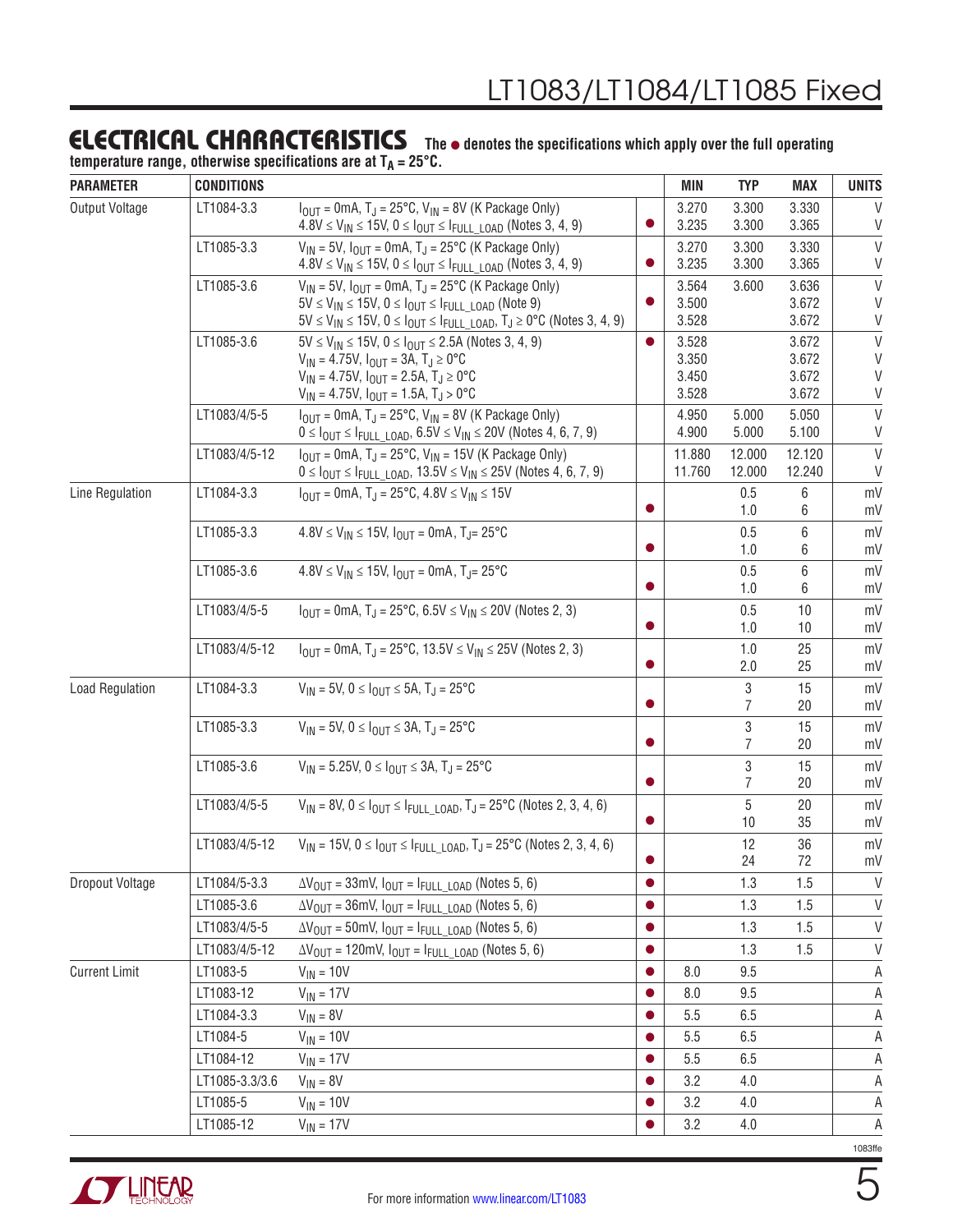# **ELECTRICAL CHARACTERISTICS** The  $\bullet$  denotes the specifications which apply over the full operating

temperature range, otherwise specifications are at T<sub>A</sub> = 25°C.

| <b>PARAMETER</b>                                                                                                    | <b>CONDITIONS</b>                                                       |                                                                                                                                                                                                                                                                                                                                                                                                                                         |           | MIN                        | <b>TYP</b>                 | <b>MAX</b>                       | <b>UNITS</b>                     |
|---------------------------------------------------------------------------------------------------------------------|-------------------------------------------------------------------------|-----------------------------------------------------------------------------------------------------------------------------------------------------------------------------------------------------------------------------------------------------------------------------------------------------------------------------------------------------------------------------------------------------------------------------------------|-----------|----------------------------|----------------------------|----------------------------------|----------------------------------|
| <b>Quiescent Current</b>                                                                                            | LT1084-3.3                                                              | $V_{IN} = 18V$                                                                                                                                                                                                                                                                                                                                                                                                                          | $\bullet$ |                            | 5.0                        | 10.0                             | mA                               |
|                                                                                                                     | LT1085-3.3                                                              | $V_{IN} = 18V$                                                                                                                                                                                                                                                                                                                                                                                                                          | ●         |                            | 5.0                        | 10.0                             | mA                               |
|                                                                                                                     | LT1085-3.6                                                              | $V_{IN} = 18V$                                                                                                                                                                                                                                                                                                                                                                                                                          | 0         |                            | 5.0                        | 10.0                             | mA                               |
|                                                                                                                     | LT1083/4/5-5                                                            | $V_{IN} \leq 20V$                                                                                                                                                                                                                                                                                                                                                                                                                       | $\bullet$ |                            | 5.0                        | 10.0                             | mA                               |
|                                                                                                                     | LT1083/4/5-12                                                           | $V_{IN} \leq 25V$                                                                                                                                                                                                                                                                                                                                                                                                                       | ●         |                            | 5.0                        | 10.0                             | mA                               |
| <b>Thermal Regulation</b>                                                                                           | LT1083-5/12<br>LT1084-3.3/5/12<br>LT1085-3.3/3.6/5/12                   | $T_A = 25^{\circ}C$ , 30ms pulse                                                                                                                                                                                                                                                                                                                                                                                                        |           |                            | 0.002<br>0.003<br>0.004    | 0.010<br>0.015<br>0.020          | $\% / W$<br>$\% / W$<br>$\% / W$ |
| <b>Ripple Rejection</b>                                                                                             | LT1084-3.3<br>LT1085-3.3<br>LT1085-3.6<br>LT1083/4/5-5<br>LT1083/4/5-12 | f = 120Hz, $C_{\text{OUT}}$ = 25µF Tantalum, $I_{\text{OUT}}$ = $I_{\text{FULL}}$ $I_{\text{OAD}}$ (Note 4)<br>f = 120Hz, $C_{\text{OUT}}$ = 25µF Tantalum, $I_{\text{OUT}}$ = 5A, $V_{\text{IN}}$ = 6.3V<br>f = 120Hz, $C_{OIII}$ = 25µF Tantalum, $V_{IN}$ = 6.3V, $I_{OIII}$ = 3A<br>f = 120Hz, $C_{\text{OUT}}$ = 25µF Tantalum, $V_{\text{IN}}$ = 6.6V, $I_{\text{OUT}}$ = 3A<br>$V_{IN}$ = 8V (Note 6)<br>$V_{IN}$ = 15V (Note 6) |           | 60<br>60<br>60<br>60<br>54 | 72<br>72<br>72<br>68<br>60 |                                  | dB<br>dB<br>dB<br>dB<br>dB       |
| <b>Temperature Stability</b>                                                                                        |                                                                         |                                                                                                                                                                                                                                                                                                                                                                                                                                         | $\bullet$ |                            | 0.5                        |                                  | $\frac{0}{0}$                    |
| Long Term Stability                                                                                                 | $T_A = 125^{\circ}C$ , 1000 Hrs.                                        |                                                                                                                                                                                                                                                                                                                                                                                                                                         |           |                            | 0.03                       | 1.0                              | $\frac{0}{0}$                    |
| <b>RMS Output Noise</b><br>$(% \mathcal{O}(\mathcal{O})\rightarrow \mathcal{O}(\mathcal{O}))$ of $V_{\text{OUT}}$ ) | $T_A = 25^{\circ}C$<br>$10Hz = 5$ f $\leq 10kHz$                        |                                                                                                                                                                                                                                                                                                                                                                                                                                         |           |                            | 0.003                      |                                  | $\frac{0}{0}$                    |
| <b>Thermal Resistance</b><br>Junction-to-Case                                                                       | LT1083                                                                  | Control Circuitry/Power Transistor (See Applications Information)<br>K Package<br>P Package                                                                                                                                                                                                                                                                                                                                             |           |                            |                            | 0.6/1.6<br>0.5/1.6               | °C/W<br>°C/W                     |
|                                                                                                                     | LT1084                                                                  | K Package<br>P Package<br>T Package                                                                                                                                                                                                                                                                                                                                                                                                     |           |                            |                            | 0.75/2.3<br>0.65/2.3<br>0.65/2.7 | °C/W<br>°C/W<br>°C/W             |
|                                                                                                                     | LT1085                                                                  | K Package<br>T Package<br>DD Package                                                                                                                                                                                                                                                                                                                                                                                                    |           |                            |                            | 0.9/3.0<br>0.7/3.0<br>0.7/3.0    | °C/W<br>°C/W<br>$\degree$ C/W    |

**Note 1:** Stresses beyond those listed under Absolute Maximum Ratings may cause permanent damage to the device. Exposure to any Absolute Maximum Rating condition for extended periods may affect device reliability and lifetime.

**Note 2:** See thermal regulation specifications for changes in output voltage due to heating effects. Load and line regulation are measured at a constant junction temperature by low duty cycle pulse testing.

**Note 3:** Line and load regulation are guaranteed up to the maximum power dissipation (60W for the LT1083, 45W for the LT1084 (K, P), 30W for the LT1084 (T) and 30W for the LT1085). Power dissipation is determined by the input/output differential and the output current. Guaranteed maximum power dissipation will not be available over the full input/output range.

**Note 4:** I<sub>FULL LOAD</sub> is defined in the current limit curves. The I<sub>FULL LOAD</sub> curve is defined as the minimum value of current limit as a function of input to output voltage. Note that the 60W power dissipation for the LT1083 (45W for the LT1084 (K, P), 30W for the LT1084 (T), 30W for the LT1085) is only achievable over a limited range of input to output voltage.

**Note 5:** Dropout voltage is specified over the full output current range of the device. Test points and limits are shown on the Dropout Voltage curve.

**Note 6:** For LT1083  $I_{\text{FULL LOAD}}$  is 5A for  $-55^{\circ}\text{C} \leq T_J \leq -40^{\circ}\text{C}$  and 7.5A for  $T_J \ge -40^{\circ}C$ .

**Note 7:** 1.7V ≤ (V<sub>IN</sub> – V<sub>OUT</sub>) ≤ 25V for LT1084 at –55°C ≤ T<sub>J</sub> ≤ –40°C. **Note 8:** Dropout voltage 1.7V maximum for LT1084 at  $-55^{\circ}$ C  $\leq$  T<sub>J</sub>  $\leq$  -40°C.

**Note 9:** Full load current is not available at all input-output voltages. See Notes 3, 4, 6.

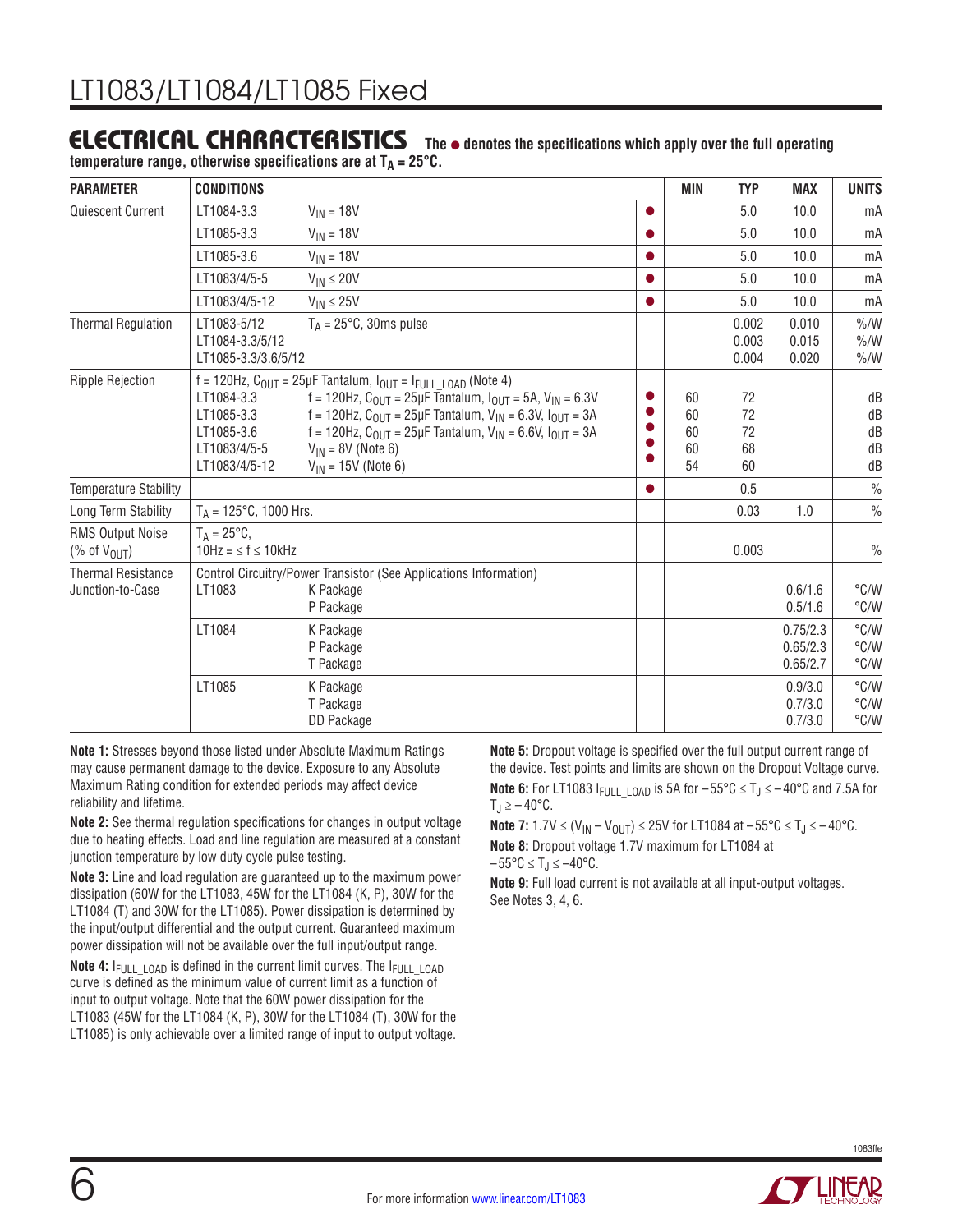## Typical Performance Characteristics





7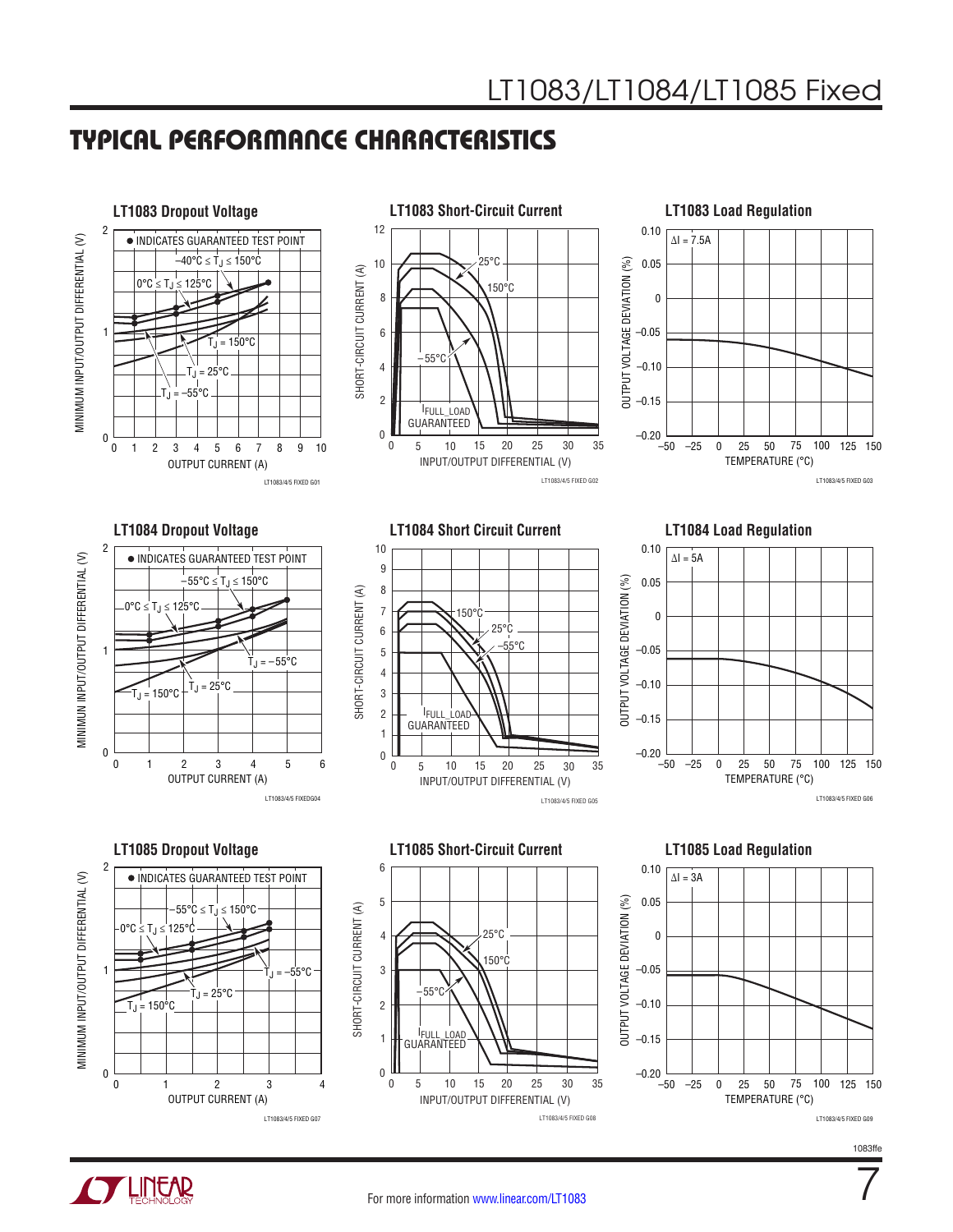## Typical Performance Characteristics



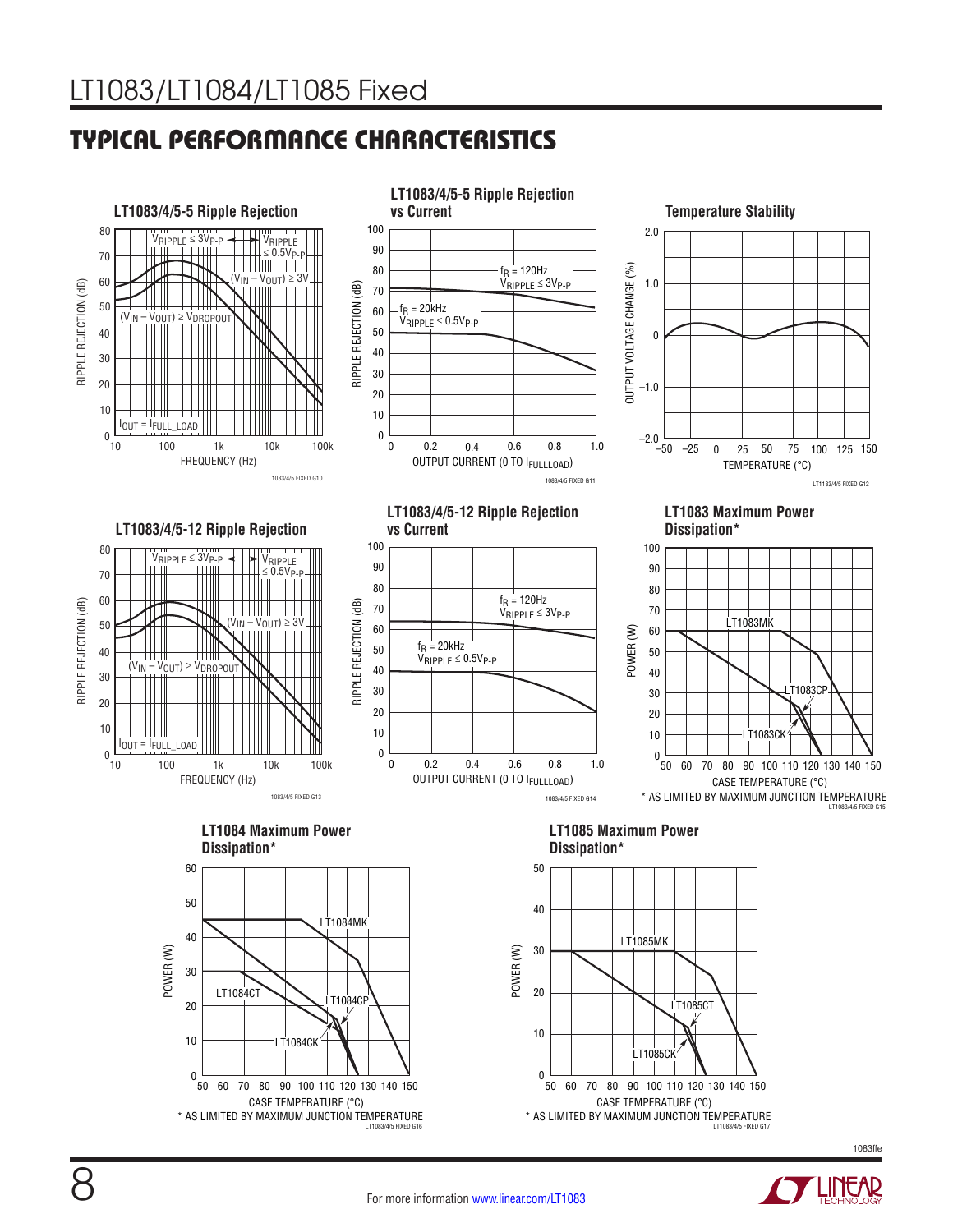## Block Diagram



## Applications Information

The LT1083 family of three-terminal regulators are easy to use and have all the protection features that are expected in high performance voltage regulators. They are short circuit protected, have safe area protection as well as thermal shutdown to turn off the regulator should the temperature exceed about 165°C.

These regulators offer lower dropout voltage and more precise reference tolerance. Further, the reference stability with temperature is improved over older types of regulators. The only circuit difference between using the LT1083 family and older regulators is that they require an output capacitor for stability.

#### **Stability**

The circuit design used in the LT1083 family requires the use of an output capacitor as part of the device frequency compensation. For all operating conditions, the addition of 150µF aluminum electrolytic or a 22µF solid tantalum on the output will ensure stability. Normally capacitors much smaller than this can be used with the LT1083. Many different types of capacitors with widely varying characteristics are available. These capacitors differ in capacitor tolerance (sometimes ranging up to  $\pm 100\%$ ). equivalent series resistance, and capacitance temperature coefficient. The 150µF or 22µF values given will ensure stability.

Normally, capacitor values on the order of 100µF are used in the output of many regulators to ensure good transient response with heavy load current changes. Output capacitance can be increased without limit and larger values of output capacitance further improve stability and transient response of the LT1083 regulators.

Another possible stability problem that can occur in monolithic IC regulators is current limit oscillations. These can occur because in current limit the safe area protection exhibits a negative impedance. The safe area protection decreases the current limit as the input-to-output voltage increases.That is the equivalent of having a negative

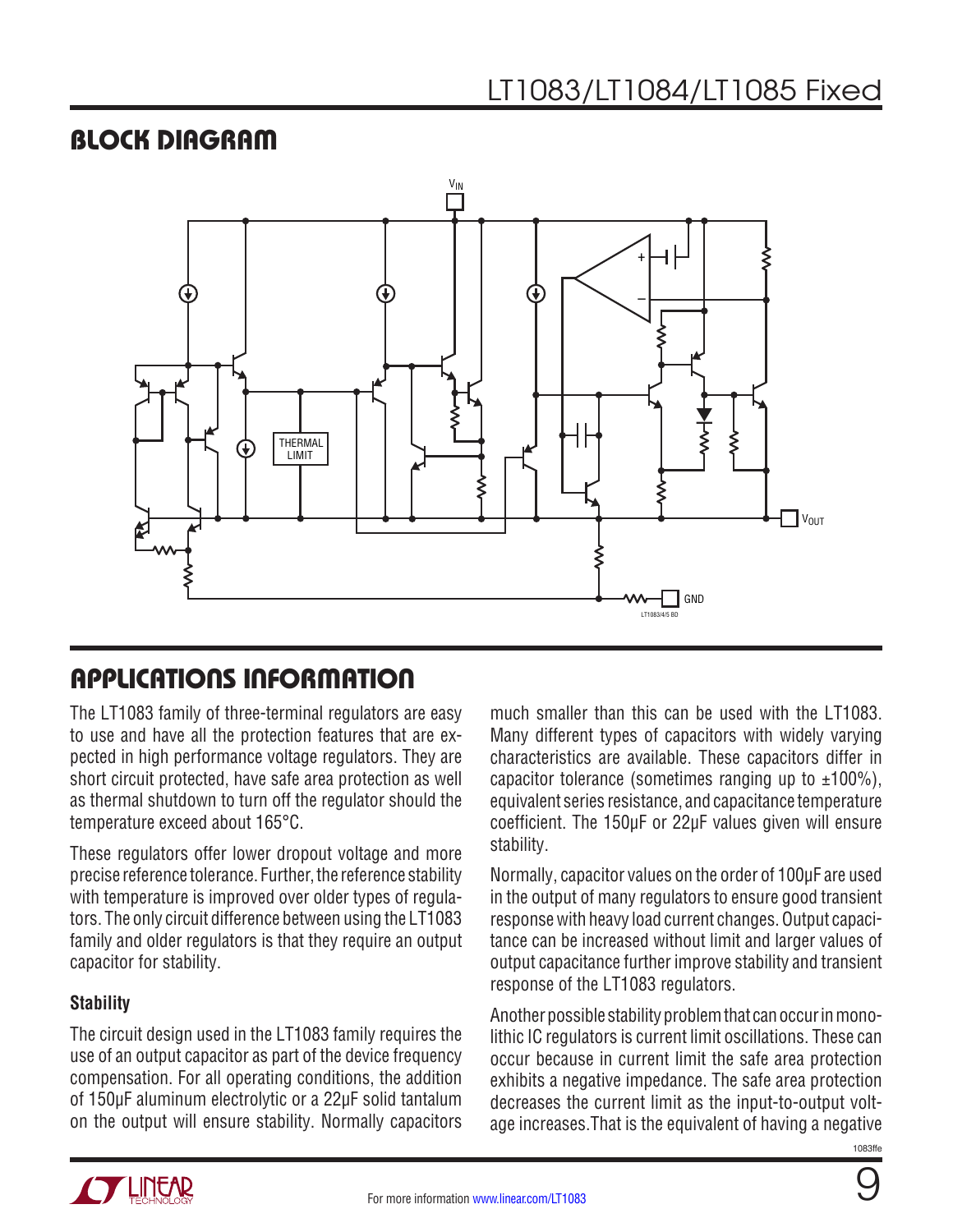# applications information

resistance since increasing voltage causes current to decrease. Negative resistance during current limit is not unique to the LT1083 series and has been present on all power IC regulators. The value of negative resistance is a function of how fast the current limit is folded back as input-to-output voltage increases. This negative resistance can react with capacitors or inductors on the input to cause oscillations during current limiting. Depending on the value of series resistance, the overall circuitry may end up unstable. Since this is a system problem, it is not necessarily easy to solve; however it does not cause any problems with the IC regulator and can usually be ignored.

### **Protection Diodes**

In normal operation the LT1083 family does not need any protection diodes, The internal diode between the input and the output pins of the LT1083 family can handle microsecond surge currents of 50A to 100A. Even with large output capacitances it is very difficult to get those values of surge current in normal operation. Only with high value output capacitors, such as 1000µF to 5000µF and with the input pin instantaneously shorted to ground, can damage occur. A crowbar circuit at the input of the LT1083 can generate those kinds of currents and a diode from output-to-input is then recommended. Normal power supply cycling or even plugging and unplugging in the system will not generate currents large enough to do any damage.



### **Overload Recovery**

Like any of the IC power regulators, the LT1083 has safe area protection. The safe area protection decreases the current limit as input-to-output voltage increases and keeps the power transistor inside a safe operating region for all values of input-to-output voltage. The LT1083 protection is designed to provide some output current at all values of input-to-output voltage up to the device breakdown.

When power is first turned on, as the input voltage rises, the output follows the input, allowing the regulator to start up into very heavy loads. During the start-up, as the input voltage is rising, the input-to-output voltage differential remains small allowing the regulator to supply large output currents. With high input voltage a problem can occur wherein removal of an output short will not allow the output voltage to recover. Older regulators such as the 7800 series, also exhibited this phenomenon so it is not unique to the LT1083.

The problem occurs with a heavy output load when the input voltage is high and the output voltage is low, such as immediately after a removal of a short. The load line for such a load may intersect the output current curve at two points. If this happens there are two stable output operating points for the regulator. With this double intersection the power supply may need to be cycled down to zero and brought up again to make the output recover.

## **Ripple Rejection**

In applications that require improved ripple rejection the LT1083 series adjustable regulators should be used. With LT1083 series adjustable regulators the addition of a bypass capacitor from the adjust pin to ground will reduce output ripple by the ratio of  $V_{OUT}/1.25V$ . See LT1083 series adjustable regulator data sheet.

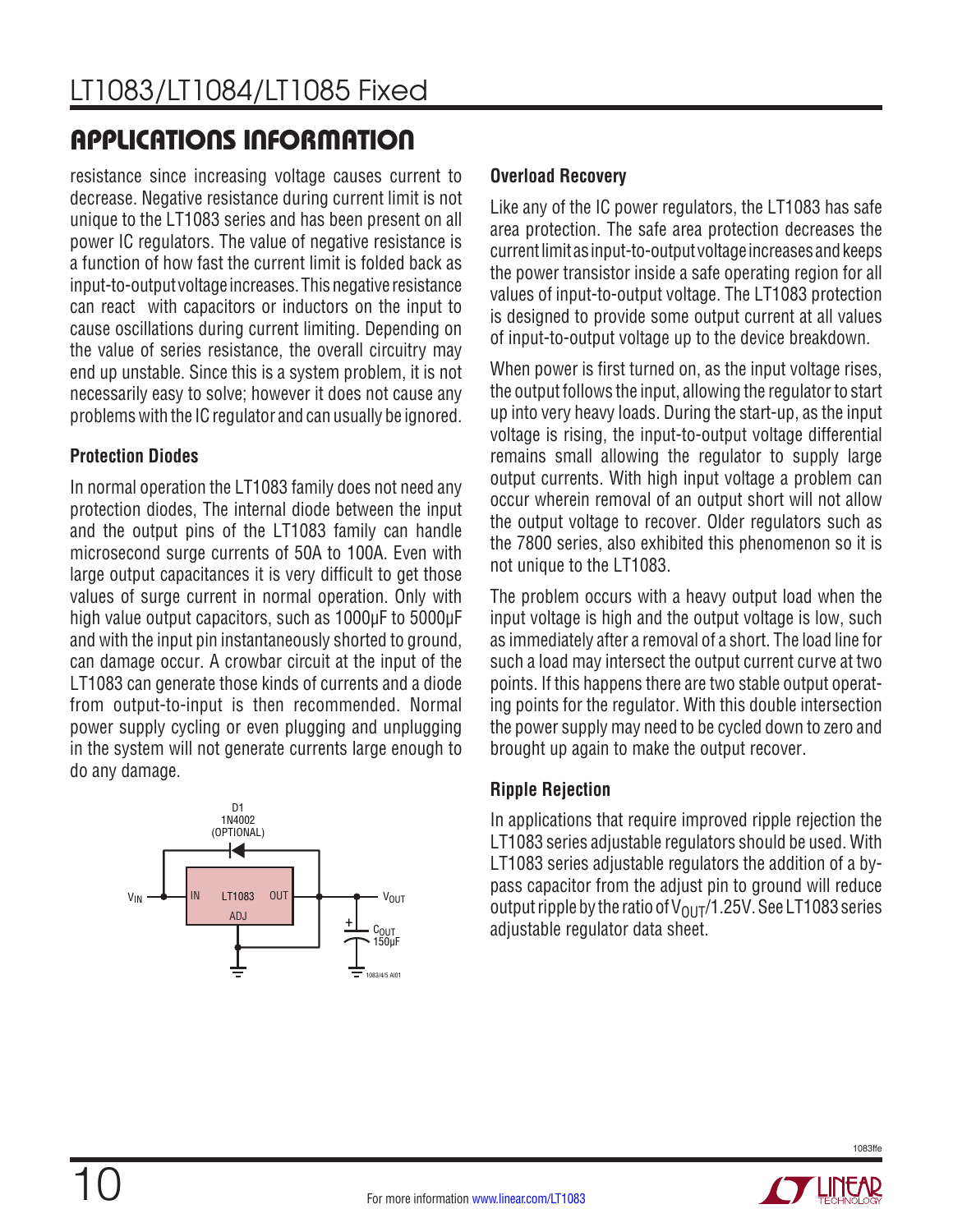## applications information

#### **Load Regulation**

Because the LT1083 is a three-terminal device, it is not possible to provide true remote load sensing. Load regulation will not be limited by the resistance of the wire connecting the regulator to the load. The data sheet specification for the load regulation is measured at the bottom of the package. Negative side sensing is a true Kelvin connection, with the ground pin of the device returned to the negative side of the load.

#### **Thermal Considerations**

The LT1083 series of regulators have internal power and thermal limiting circuitry designed to protect the device under overload conditions. For continuous normal load conditions however, maximum junction temperature ratings must not be exceeded. It is important to give careful consideration to all sources of thermal resistance from junction to ambient. This includes junction-to-case, case- to-heat sink interface, and heat sink resistance itself. New thermal resistance specifications have been developed to more accurately reflect device temperature and ensure safe operating temperatures. The data section for these new regulators provides a separate thermal resistance and maximum junction temperature for both the *Control Section* and the *Power Section*. Previous regulators, with a single junction-to-case thermal resistance specification, used an average of the two values provided here and therefore could allow excessive junction temperatures under certain conditions of ambient temperature and heat sink resistance. To avoid this possibility, calculations should be made for both sections to ensure that both thermal limits are met.

Junction-to-case thermal resistance is specified from the IC junction to the bottom of the case directly below the die. This is the lowest resistance path for heat flow. Proper mounting is required to ensure the best possible thermal flow from this area of the package to the heat sink. Thermal compound at the case-to-heat sink interface is strongly recommended. If the case of the device must be electronically isolated, a thermally conductive spacer can be used as long as its added contribution to thermal resistance is considered. Note that the case of all devices in this series is electronically connected to the output.

For example, using a LT1083-5CP (TO-3P, Commercial) and assuming:

 $V_{IN}(max$  continuous) = 9V,  $V_{OUIT}$  = 5V,  $I_{OUIT}$  = 6A,  $T_A = 75^{\circ}$ C,  $\theta_{HFAT SINK} = 1^{\circ}$ C/W,  $\theta$ CASE-TO-HEAT SINK = 0.2°C/W for P package with thermal compound.

Power dissipation under these conditions is equal to:

 $P_D = (V_{IN} - V_{OUT}) (I_{OUT}) = 24W$ 

Junction temperature will be equal to:

 $T_J = T_A + P_D$  ( $\theta$  heat sink +  $\theta$  case-to-heat sink +  $\theta_{JC}$ ) For the Control Section:

$$
T_J = 75\degree C + 24W (1\degree C/W + 0.2\degree C/W + 0.5\degree C/W) = 118\degree C
$$

 $118^{\circ}$ C <  $125^{\circ}$ C = T<sub>JMAX</sub> (Control Section Commercial Range)

For the Power Transistor:

$$
T_J = 75^{\circ}C + 24W (1^{\circ}C/W + 0.2^{\circ}C/W + 1.6^{\circ}C/W) = 142^{\circ}C
$$

 $142^{\circ}$ C <  $150^{\circ}$ C = T<sub>JMAX</sub> (Power Transistor Commercial Range)

In both cases the junction temperature is below the maximum rating for the respective sections, ensuring reliable operation.

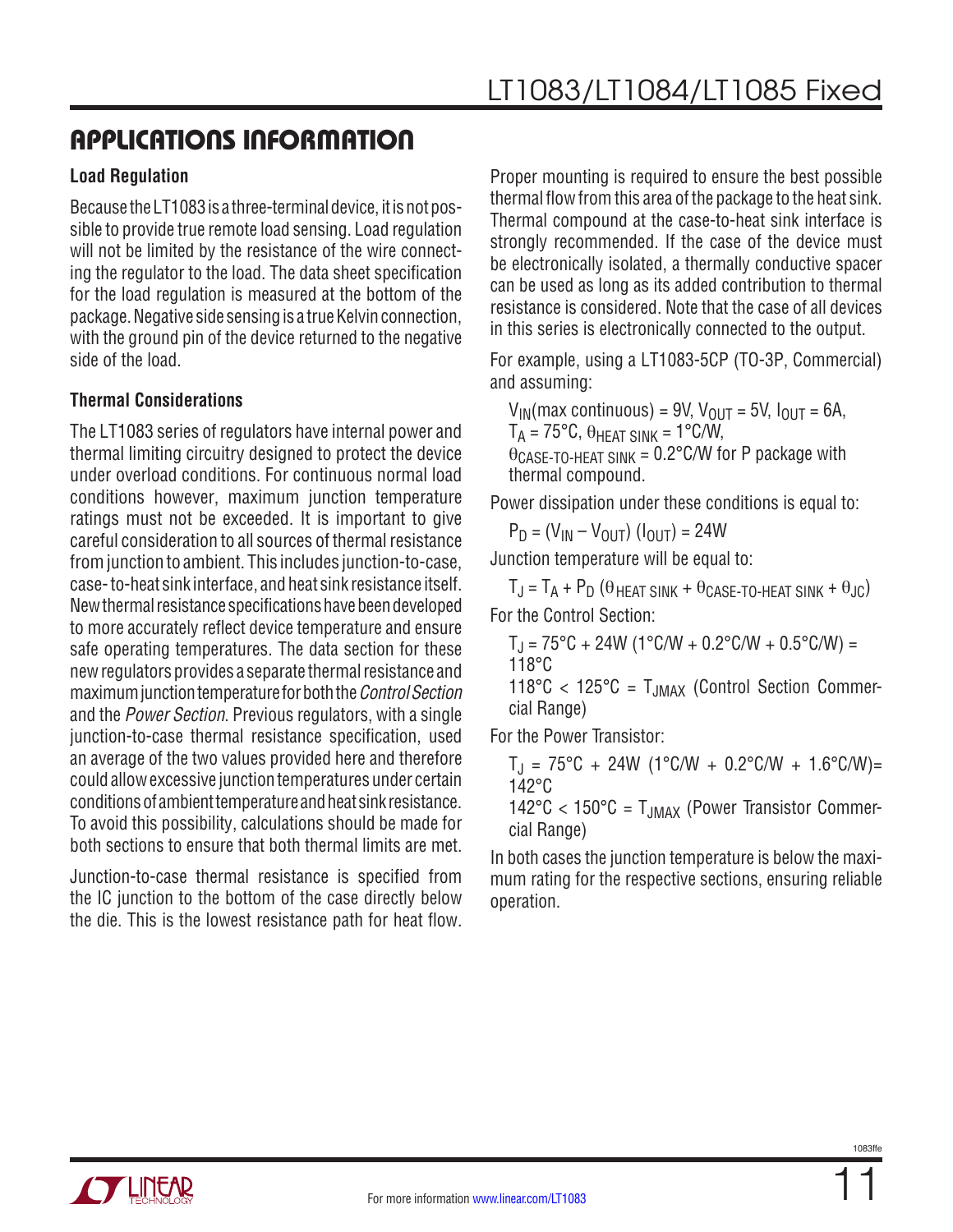## Typical Applications



**High Efficiency Regulator Paralleling Regulators**



**7.5A Regulator**



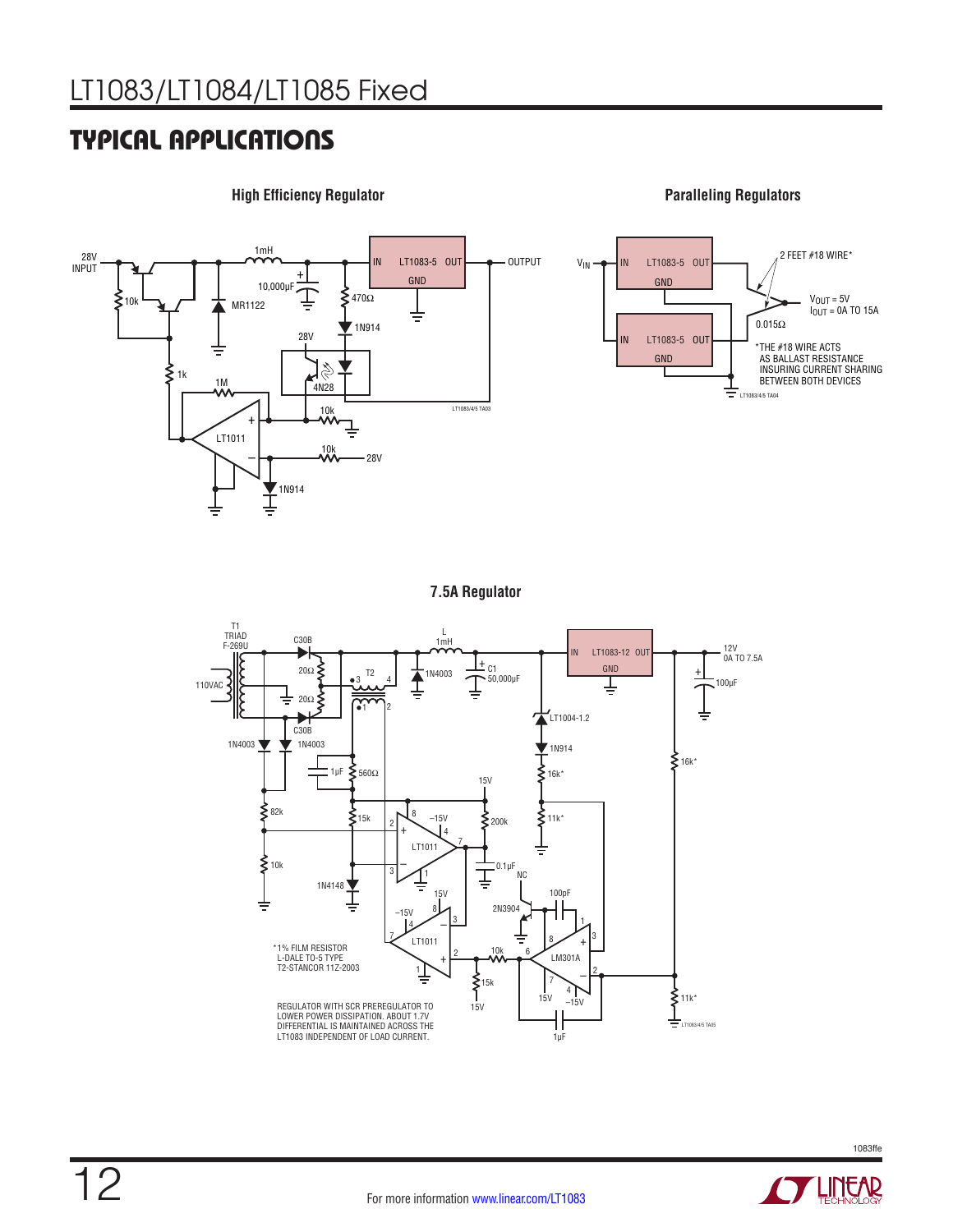**Please refer to <http://www.linear.com/designtools/packaging/>for the most recent package drawings.**



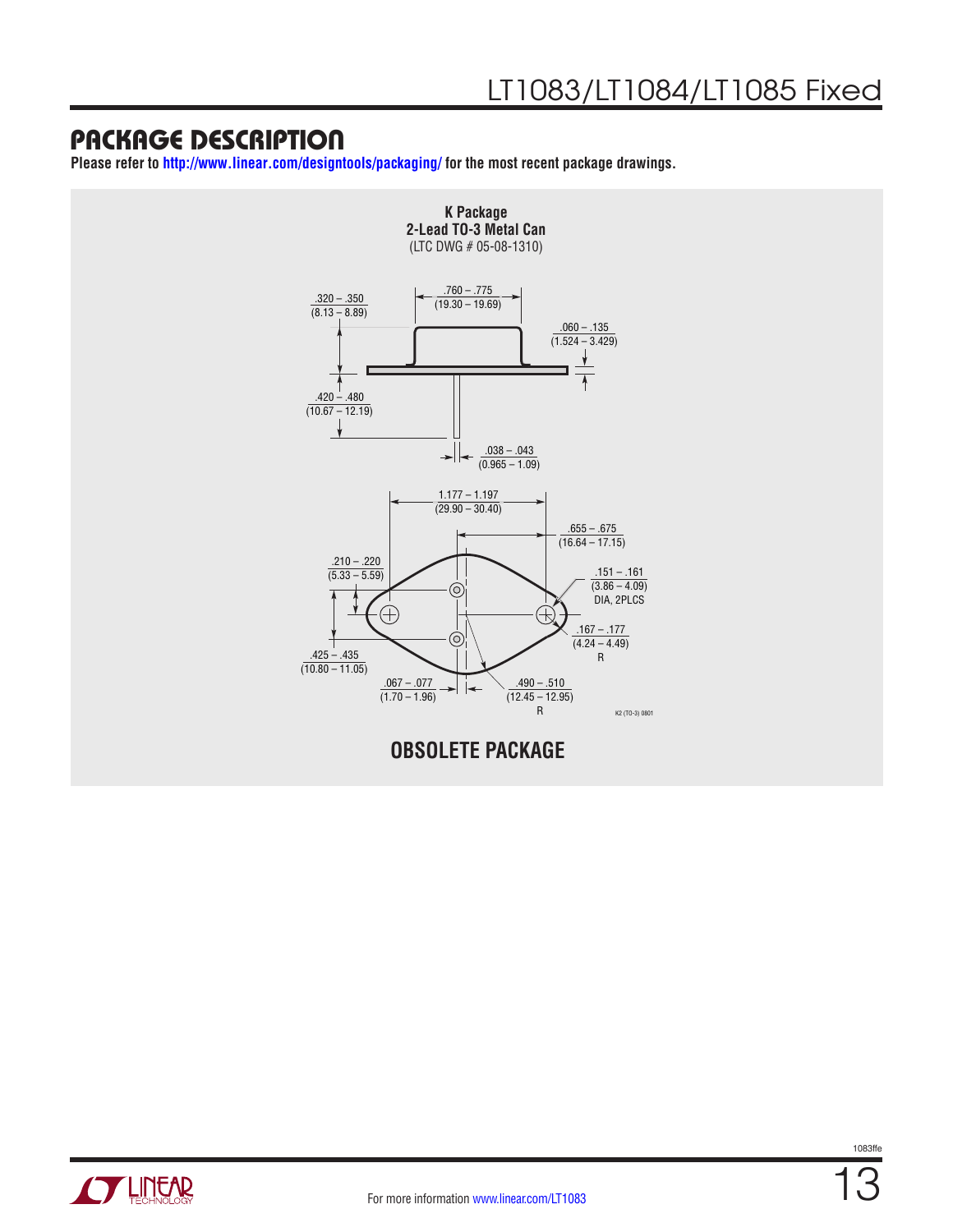**Please refer to <http://www.linear.com/designtools/packaging/>for the most recent package drawings.**



**T Package 3-Lead Plastic TO-220** (LTC DWG # 05-08-1420) **T Package**

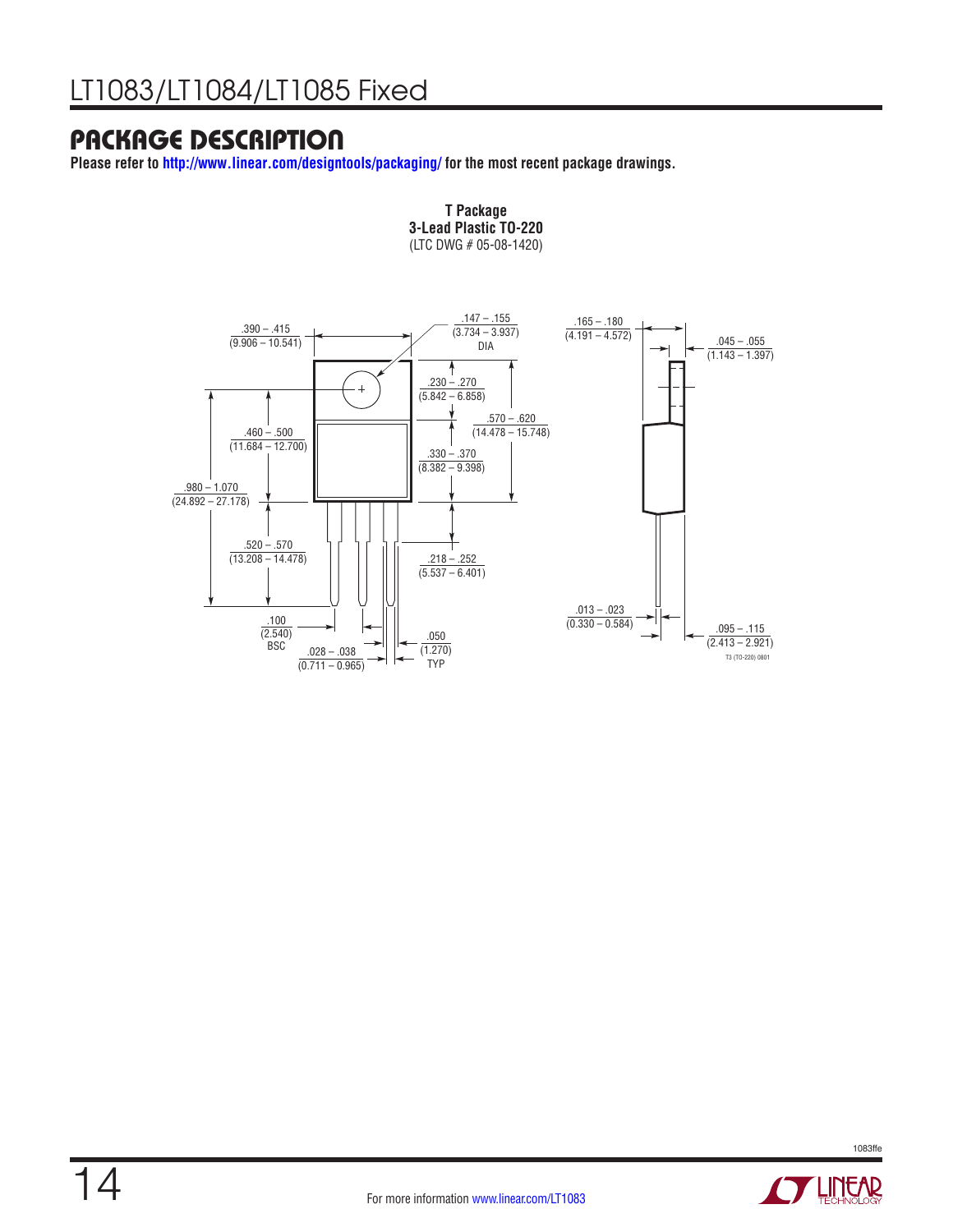**CZ LINEAR** 

**Please refer to <http://www.linear.com/designtools/packaging/>for the most recent package drawings.**



15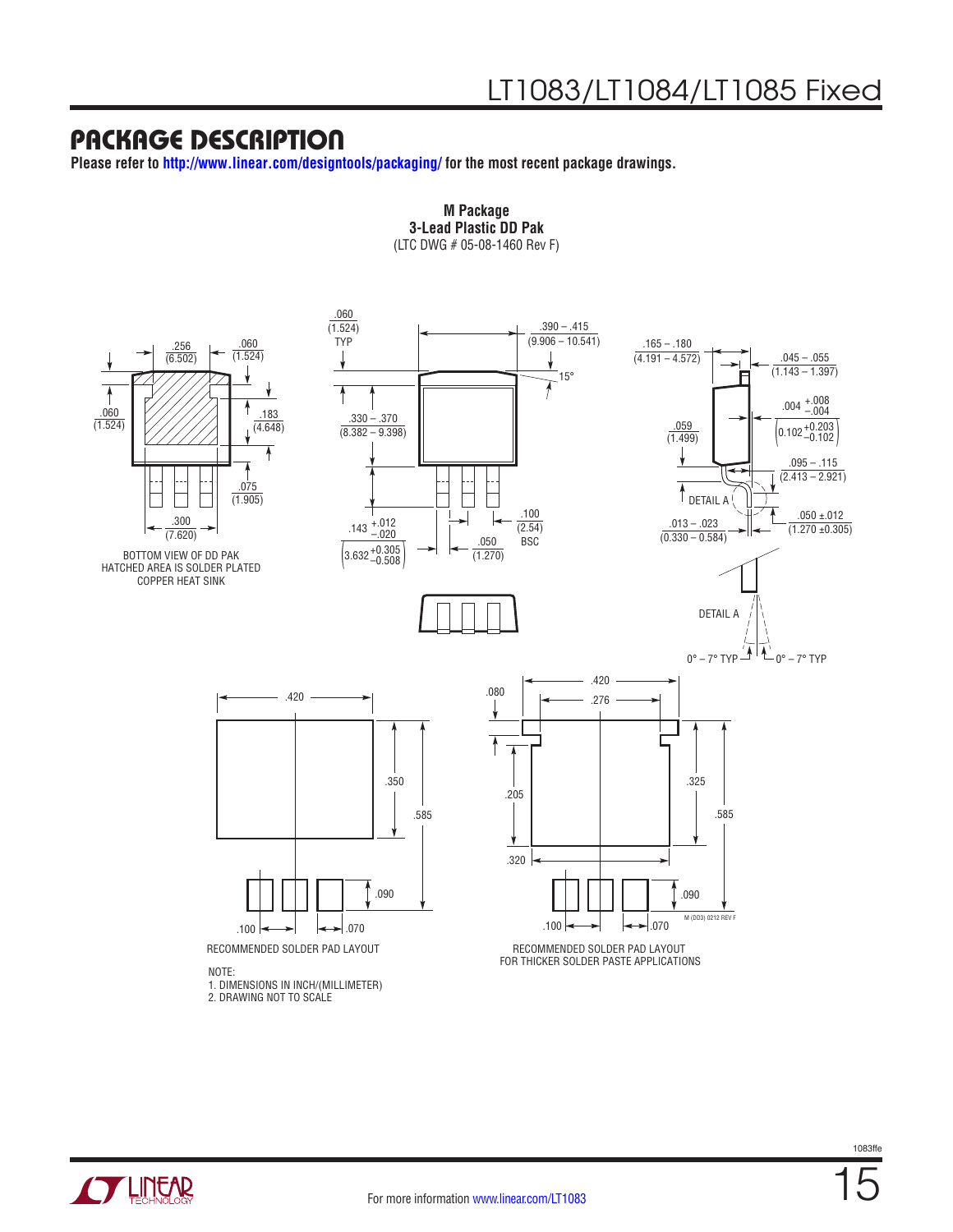**Please refer to <http://www.linear.com/designtools/packaging/>for the most recent package drawings.**



## **OBSOLETE PACKAGE**

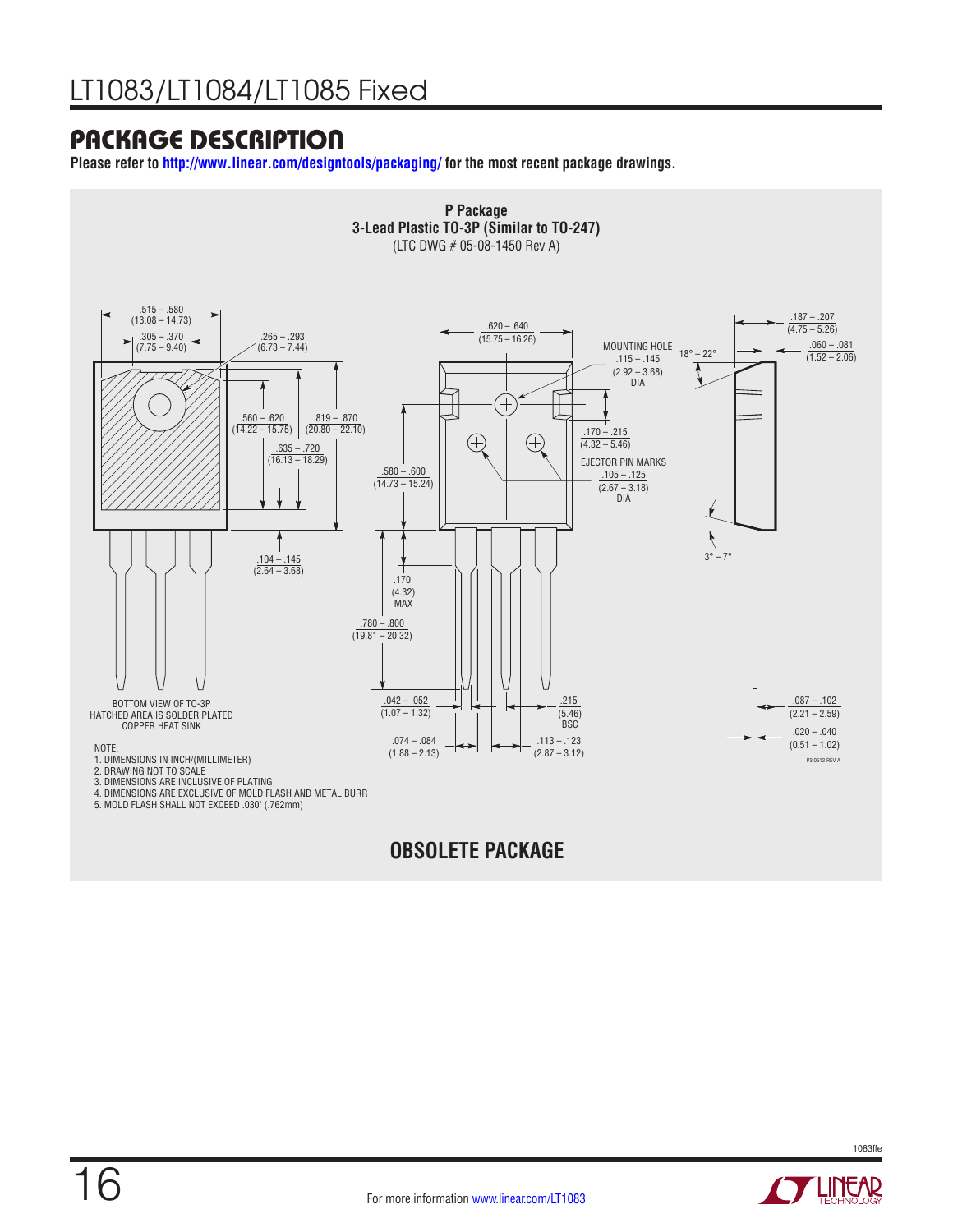## Revision History **(Revision history begins at Rev E)**

| <b>REV</b> | <b>DATE</b> | CRIPTION<br><b>SCRIP</b><br>Ш<br>$-$ | : NUMBER<br><b>PAGE</b> |
|------------|-------------|--------------------------------------|-------------------------|
| -          | 06/15       | $TO-3P$<br>' package.<br>Obsolete    | <u>.</u><br>◡           |